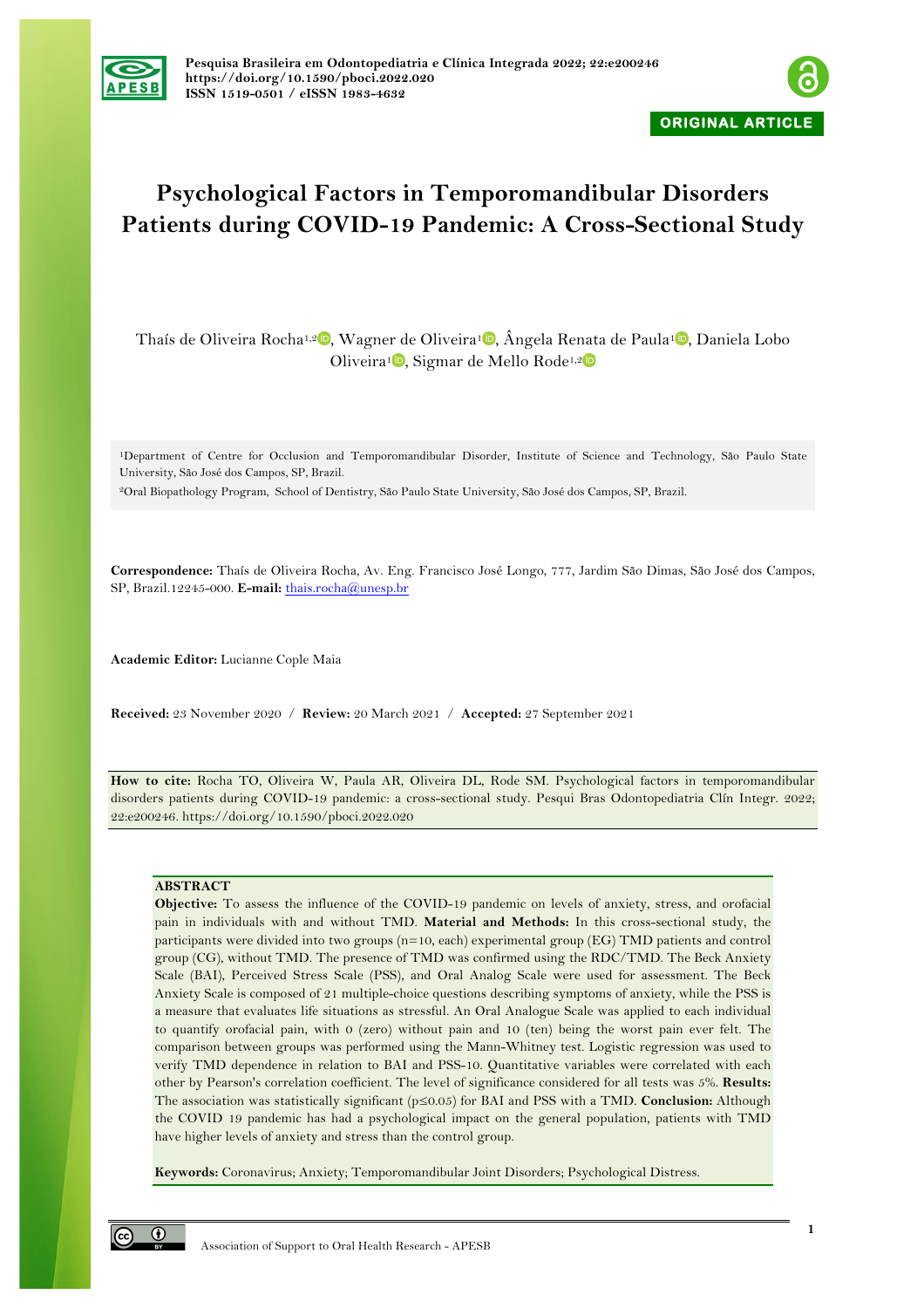## **Introduction**

The World Health Organization considers viral diseases a worrying threat to public health. Some epidemics caused by viruses have emerged over the past few years, such as severe acute respiratory syndrome (SARS) in 2003; influenza caused by the H1N1 subtype virus in 2009; Middle East respiratory syndrome (MERS) in 2012 and Ebola disease in 2014. In December 2019, the new coronavirus, SARS-CoV-2, appeared in Wuhan, the largest metropolitan area in China  $\lceil 1 \rceil$ , and was considered pandemic in March 2020  $\lceil 2 \rceil$ .

SARS-COV-2 is highly infectious, with transmission mainly by droplets of saliva, directly between humans, via oral, nasal, and ocular routes, and by contact with contaminated surfaces [3]. Therefore, masks and social distancing are recommended to prevent the spread of Coronavirus (SARS-CoV-2) [4].

Quarantine has been adopted as a public health measure by the vast majority of countries and has been shown to have a positive role in controlling the epidemic. Prolonged social isolation, however, has negative psychological impacts, capable of causing palpitations, anxiety, insomnia, depression, anger, and stress [5].

Temporomandibular Dysfunction (TMD) is a pathology of complex and multifactorial origin, belonging to a heterogeneous group of musculoskeletal and neuromuscular conditions promoting signs and symptoms in the temporomandibular joint, in the masticatory musculature, and in adjacent structures. The prevalence of TMD signs and symptoms varies from 20 to 75% in the general population, with severe cases requiring treatment being 2-4%. It is four times more prevalent in women [6].

The etiology of TMD is multifactorial, not having a single triggering factor but several contributing and perpetuating factors. Among TMD risk factors, biopsychosocial factors must be considered both in the etiology and in the triggering of signs and symptoms [7]; these factors can cause the overactivity of the masticatory muscles, being one of the causes of myofascial pain [8].

Psychological factors act on the hypothalamic Pituitary Adrenal axis (HPA), increasing the serum level of cortisol, and influencing the physiological behavior of the Stomatognathic System, highlighting the importance of these factors in triggering and perpetuating TMD [9]. In addition, TMD patients demonstrate high levels of anxiety and depression, which highlights its importance in the etiology and interdisciplinary treatments [10].

The aim of this study is to assess the influence of the COVID-19 pandemic on levels of anxiety, stress and orofacial pain in individuals with and without TMD.

## **Material and Methods**

### Ethical Clearance

The present study was submitted to the Human Research Ethics Committee of the São José dos Campos Institute of Science and Technology - ICT-UNESP (CAAE n° 32339620.6.0000.0077). Participants were informed about the research objectives and procedures and authorized participation by text message.

Study Design, Sample and Selection Criteria

The research was a comparative cross-sectional study, with data obtained by telephone to complete a questionnaire. The sample size was estimated in the GPower program for a test power of 90% (alpha, type I error  $= 5\%$ ) and with the assumption "effect size"  $= 0.30$ . For this study, it was determined an "n" of 20. Research participants were divided into two groups: 1- experimental (EG), 10 patients with TMD and 2 control (CG), 10 individuals without TMD. The inclusion criteria: women over 18 years old. The noninclusion criteria: male, patients with psychiatric disorders, pregnant and having been previously infected with COVID-19. Participants were excluded when the diagnoses of TMD could not be confirmed.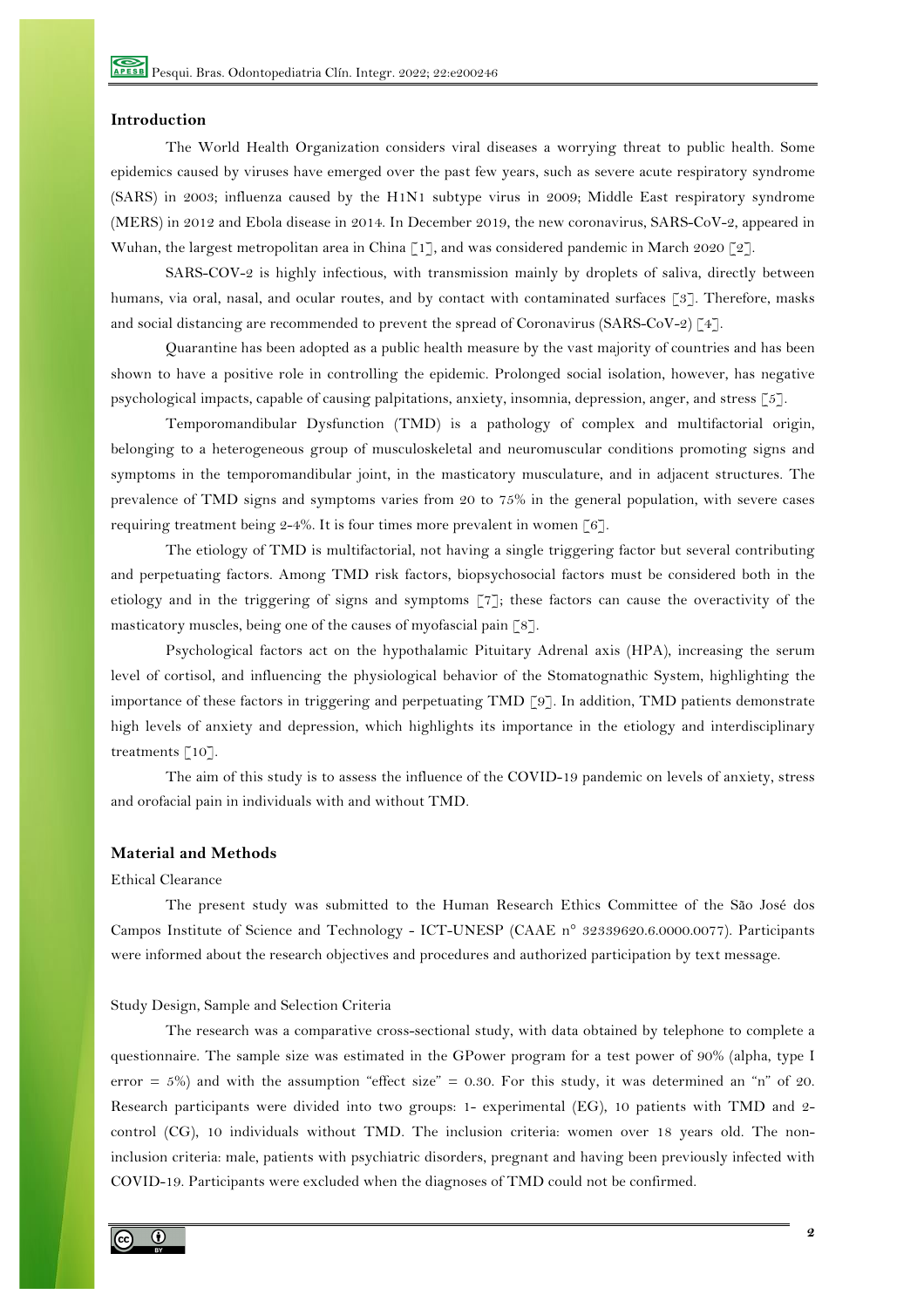The EG participants were selected from the database of patients who looked for treatment in the Center of Occlusion and Temporomandibular Joint (COAT), ICT UNESP. The presence of TMD was confirmed using the RDC/TMD (Research Diagnostic Criteria / Temporomandibular Disorders) axis I, validated in Portuguese  $\lceil 11 \rceil$ , in the year of 2018.

The CG were volunteers recruited from social media. In this group, due to social isolation, they could not be examined in person. Thus the reason we used the TMD pain screener by DC/TMD (Diagnostic Criteria Temporomandibular Disorders)  $\lceil 12 \rceil$ . The purpose of this validated rapid test is to select in which patients the completed application should be followed. When the result of pre-screening is negative, the patients are supposedly with no TMD. The same researcher performed the telephone interview for both groups in May 2020. For the EG was applied the psychological tests. For the CG was first applied the TMD pain screener, and only for those without TMD, the psychological tests were carried out.

#### Scales Applied in the Study

In the present study, the BAI and PSS-10 scales were applied. The Beck Anxiety Scale is composed of 21 multiple-choice questions describing anxiety symptoms. There are four answer options: a) no (score 0); b) soft, it doesn't bother me much (score 1); c) moderate, it is unpleasant, but I can bear it (score 2); d) severe, I can hardly bear it (score 3). The sum of the scores obtained corresponds to the degree of anxiety: 0 - 10 (minimum); 11 - 19 (light); 20-30 (moderate); and 31 - 63 (severe). A score > 11 shows a high probability of anxiety disorder [13].

The Stress Perception Scale  $\lceil 14 \rceil$  is a global measure that evaluates through the sum of 10 questions about life situations as stressful in the last month according to the description by Reis et al. [15]. An Oral Analogue Scale was applied to each individual to quantify orofacial pain, with 0 (zero) without pain and 10 (ten) being the worst pain ever felt. Symptomatic patients were asked whether the pandemic influenced orofacial pain symptoms, informing whether there was an improvement or worsening.

#### Statistical Analysis

The Bioestat Software, version 5.3, was used to perform statistical analyzes. Quantitative variables were described by means and standard deviations. The Shapiro-Wilk test was used to assess the normality of the frequency distributions into the groups. The comparison between groups was performed using the Mann-Whitney test. Logistic regression was used to verify TMD dependence in relation to BAI (Beck Anxiety Scale) and PSS-10 (Perceived Stress Scale). Quantitative variables were correlated with each other by Pearson's correlation coefficient. The level of significance considered for all tests was 5% (p-value  $\leq 0.05$ ).

#### **Results**

The experimental and control groups were composed of independent samples. This study consisted of 20 women (10 with TMD and 10 without TMD). The age varied between 21 and 76, and the mean was 52.6 years.

The BAI scale showed that the mean value of the experimental group was higher than that of the control group, 16,900 and 7,700, respectively. In the PSS test, the mean values were also higher in the experimental group with 19,900 and in the CG of 14,300 (Table 1). There were no statistically significant differences between the study groups (Figures 1 and 2).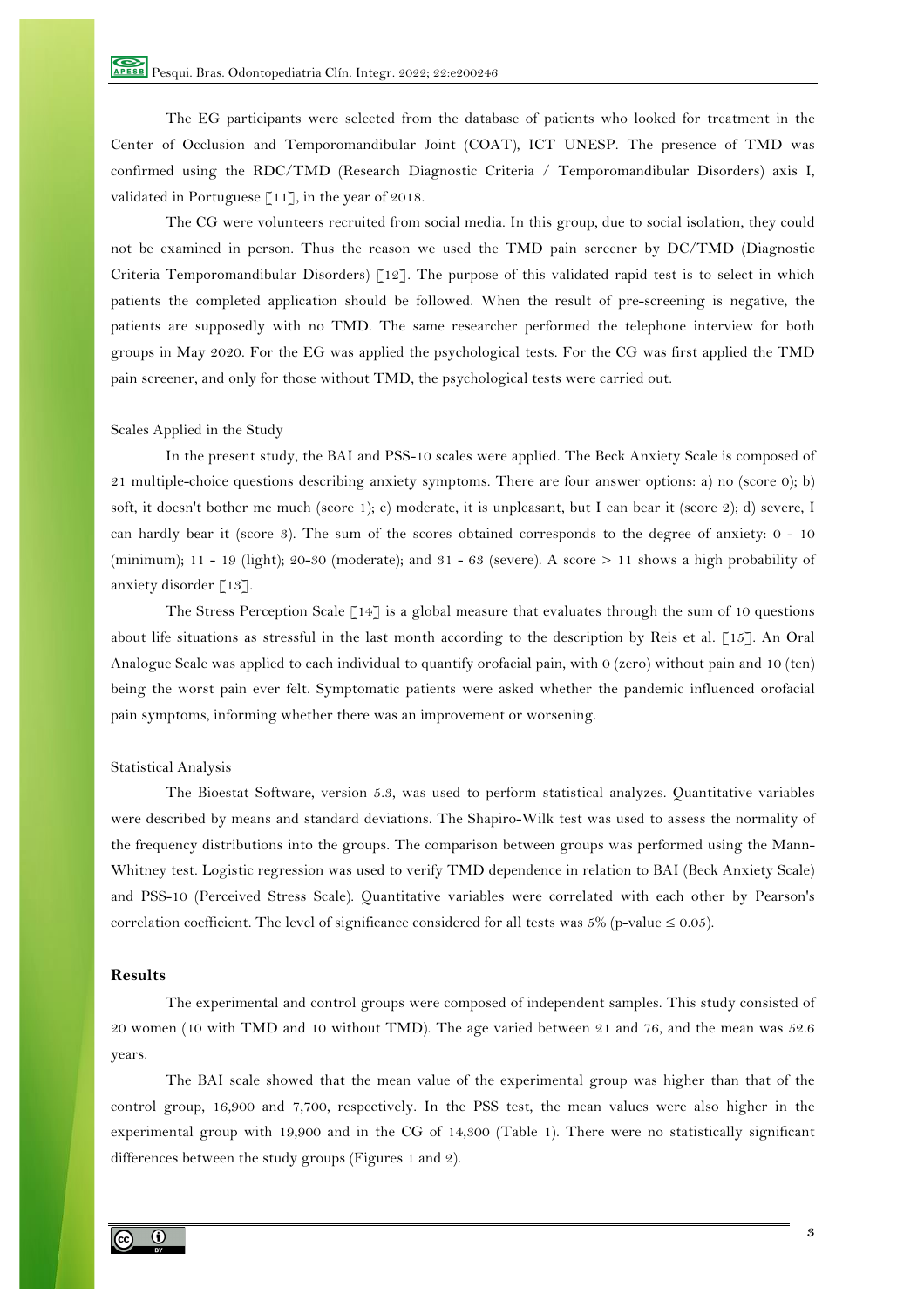| <b>Variables</b> | Minimum | Maximum | Mean   | <b>Std. Deviation</b> |
|------------------|---------|---------|--------|-----------------------|
| BAI(GC)          | 1.000   | 18.000  | 7.700  | 5.736                 |
| BAI (GE)         | 5.000   | 42.000  | 16.900 | 13.254                |
| EPS(GC)          | 8.000   | 35.000  | 14.300 | 8.233                 |
| EPS(GE)          | 8.000   | 30.000  | 18.900 | 6.919                 |



**Figure 1. Comparison between BAI control and experimental BAI groups.**



**Figure 2. Comparison between the control EPS and experimental EPS groups.**

The logistic regression was used to verify TMD dependence in relation to BAI and PSS. The results of the BAI and PSS regression coefficients were higher than alpha (0.05), which indicates that the dependence is not significant (Table 2).

The association between variables was analyzed using Spearman's correlation. The BAI and PSS scores correlated in a statistically significant way (p≤0.05), direct and weak with TMD, so there is an association between the variables (Figure 3). In those subjects with facial pain, we found a mean value of 4.5 on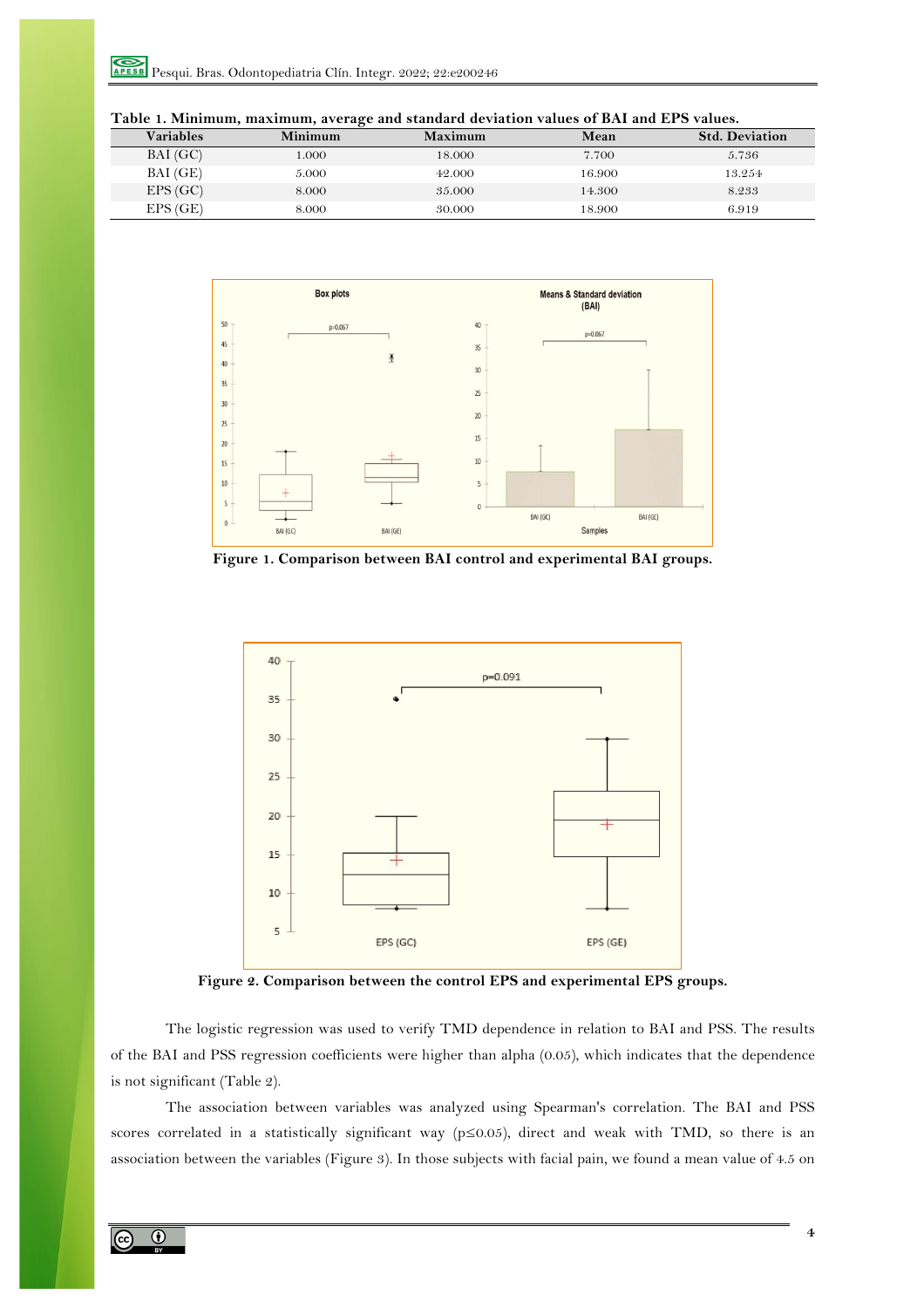the oral analog scale. Fifty percent of patients reported improvement in pain, while the other fifty percent reported worsening in the pandemic period.

**Table 2. Logistic regression model to estimate the probability of BAI and PSS to the occurrence of TMD.**

| <b>Variables</b> | <b>Coefficients</b> | <b>Std. Deviation</b> |        | p-value                  | <b>Odds Ratio</b> | IC $95%$                 |
|------------------|---------------------|-----------------------|--------|--------------------------|-------------------|--------------------------|
| Intercepto       | $-2.3932$           | 1.4516                | -      | $\overline{\phantom{0}}$ | $\sim$            | $\overline{\phantom{0}}$ |
| X <sub>1</sub>   | 0.1228              | 0.0935                | .3130  | 0.1892                   | 1.1307            | 0.94 to 1.36             |
| $X_2$            | 0.0615              | 0.0747                | 0.8232 | 0.4104                   | 1.0634            | 0.92 to 1.23             |



These are sets of graphs, a matrix of graphs representing histograms for each variable, which show how the data is distributed. In addition, there are scatter plots for all combinations of variables. Statistically significant when p≤0.05.

**Figure 3. Correlation between DTM, BAI and EPS.**

# **Discussion**

The pandemic caused by COVID-19 brought a global public health crisis; in addition to the growing number of cases, it also had a socio-economic, political and psychological impact [16]. The psychological impact of social isolation may be increased in patients with pathologies with psychological components involved [17].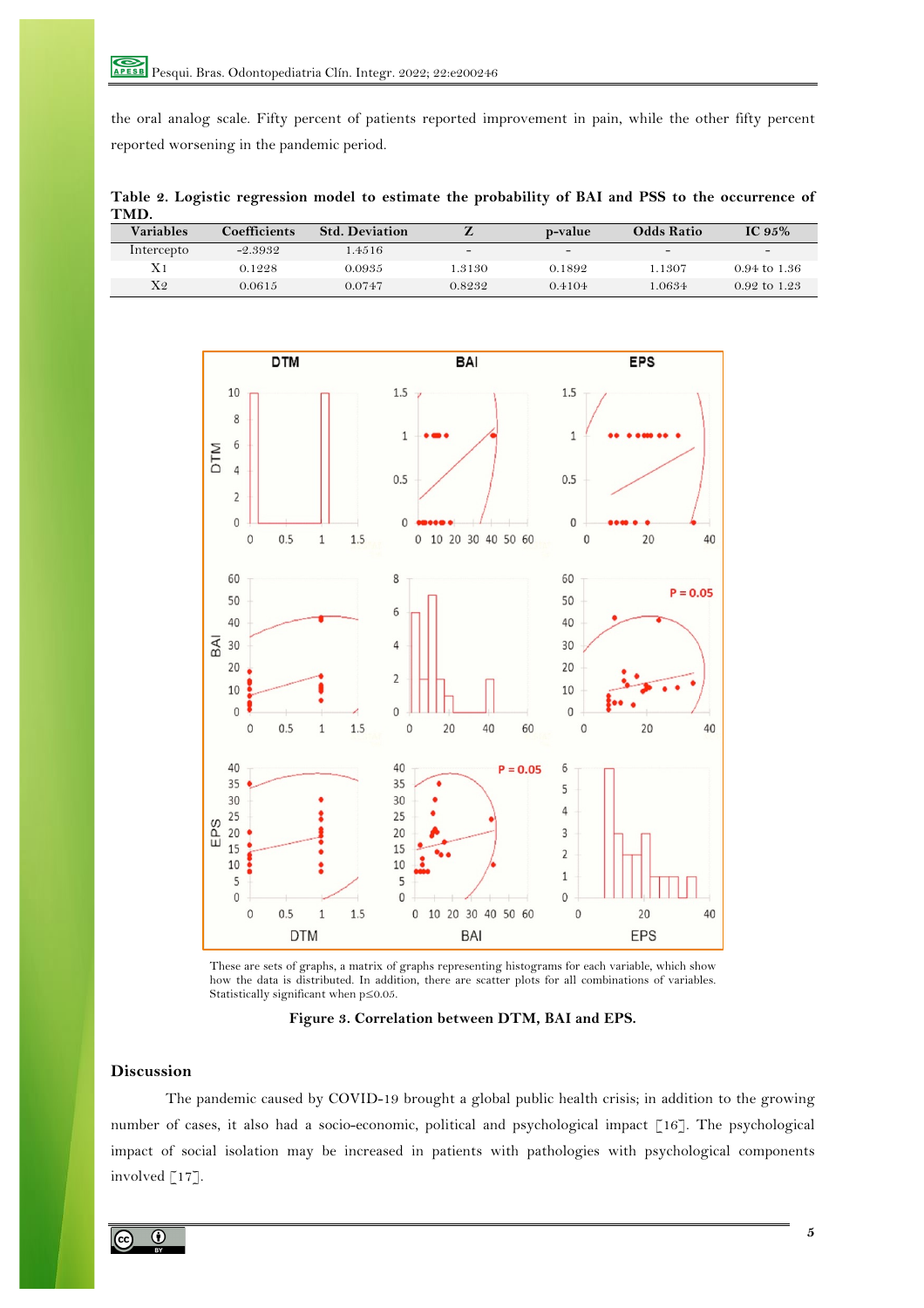TMDs are a group of diseases that are influenced by the emotional state of patients  $\lceil 18 \rceil$ . This heterogeneous group of musculoskeletal and neuromuscular diseases involves the temporomandibular joint complex, musculature and adjacent components [19]. The somatic symptom is the strongest psychosocial predictor of TMD incidence [20]; because of this, we decided to investigate this factor in this study.

The highest prevalence of TMD occurs in women, so we included only that gender in the study. Women are more susceptible to these disorders and are more likely to experience painful symptoms. This suggests a differentiation in the activation of the endogenous analgesia system and the central processing of nociceptive stimuli. Women activate autonomic and affective areas more in addition to having female sex hormones playing an important role in painful sensitivity [21].

The Beck Inventory (BAI) was used to assess anxiety symptoms in patients with TMD. In this study, the scores of patients in the experimental group (EG) were higher, with a maximum of 42; while in the control group (CG) it was 18. The means were also higher with 7.7 (CG) and 16.9 in (GE), although the groups have no statistically significant difference between them, as for the correlation test, it can be observed that the correlation of TMD and BAI was statistically significant. Suggesting that anxiety has some influence on temporomandibular disorders. Several studies have shown high levels of anxiety in these patients [8,22,23].

Stress was analyzed using the perceived stress scale (PSS). Perceived stress is how much the person feels the situations in which they are inserted as stressful. In this research, the results showed that the group of patients with TMD had an average with higher TMD levels than the control group. Although the comparison between the groups was not statistically significant, and the logistic regression did not show dependence between TMD and EPS, the correlation between TMD and stress was statistically significant [14,15].

A concern commonly associated with TMD and orofacial pain is the patients' psycho-emotional state [8]. Psychological, somatic and psychosocial complaints are often related to psychological distress, requiring careful assessment of the biopsychosocial factor  $\lceil 17 \rceil$ .

In the studied groups, we found higher mean values in the PSS of individuals with TMD. Our results are in accordance with a study that evaluated the prevalence of TMD and its association with perceived stress and common mental disorders in 586 students, and significant correlations were observed between TMD and perceived stress [24].

The COMT genotype (catechol O - methyltransferase gene) was associated with TMD. COMT has the function of regulating the catabolism of the neurotransmitter catechol, an essential process in the stress response [20]. Therefore, the COVID-19 pandemic and the need for social isolation, can generate psychological impact, and mainly affect patients with TMD and bruxism [17], as there is an increased risk of these patients developing global psychological problems [20].

The rules during the pandemic have profoundly changed lifestyles and social relationships, which are likely to generate deep anxiety levels. Thus, psychological conditions may be compromised during the COVID-19 outbreak [25]. Although these social isolation measures are important to reduce the outbreak of COVID-19, it creates psychological distress for the population. The quality of sleep and anxiety symptoms in people who have gone through post-traumatic events have been reflected in negative aspects of general health. Studies carried out in the Chinese and Italian population during the pandemic showed a relationship between anxiety, depression, distress, sleep disorders and post-traumatic stress disorders, not only due to the impact of the infection but also by the isolation measures to control the coronavirus outbreak  $\lceil 26,27 \rceil$ .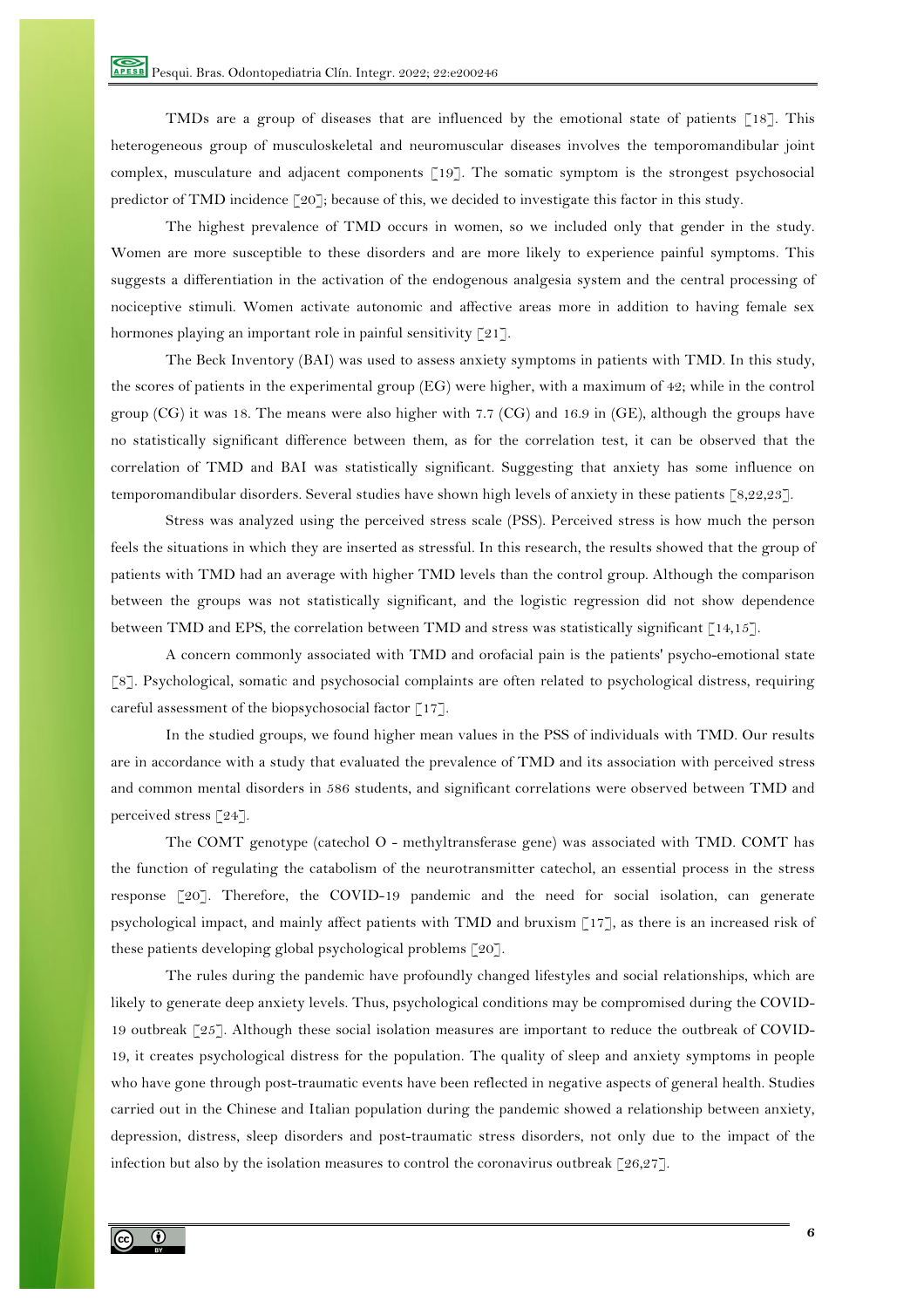# **Conclusion**

Although the COVID 19 Pandemic has had a psychological impact on the general population, TMD patients had higher levels of anxiety and stress than the control group, suggesting the psychological component as a risk factor for TMD. In addition, half of TMD patients reported worsening orofacial pain, and half improved.

# **Authors' Contributions**

| <b>TOR</b>                                                                                                                              |      | https://orcid.org/0000-0001-7665-5087 | Conceptualization, Methodology, Formal Analysis, Investigation, Data Curation, Writing -   |  |  |
|-----------------------------------------------------------------------------------------------------------------------------------------|------|---------------------------------------|--------------------------------------------------------------------------------------------|--|--|
|                                                                                                                                         |      |                                       | Original Draft and Writing - Review and Editing.                                           |  |  |
| WO.                                                                                                                                     |      | https://orcid.org/0000-0002-7129-6211 | Conceptualization, Methodology, Formal Analysis, Investigation, Data Curation, Writing -   |  |  |
|                                                                                                                                         |      |                                       | Original Draft and Writing - Review and Editing.                                           |  |  |
| ARP                                                                                                                                     |      | https://orcid.org/0000-0001-9740-6012 | Conceptualization, Methodology, Formal Analysis, Investigation, Data Curation, Writing -   |  |  |
|                                                                                                                                         |      |                                       | Original Draft and Writing - Review and Editing.                                           |  |  |
| DLO.                                                                                                                                    |      | https://orcid.org/0000-0001-7340-2834 | Conceptualization, Methodology, Formal Analysis, Investigation, Data Curation, Writing -   |  |  |
|                                                                                                                                         |      |                                       | Original Draft and Writing - Review and Editing.                                           |  |  |
| <b>SMR</b>                                                                                                                              | (ib) | https://orcid.org/0000-0002-4261-4217 | Conceptualization, Methodology, Validation, Formal Analysis, Investigation, Data Curation, |  |  |
|                                                                                                                                         |      |                                       | Writing - Original Draft, Writing - Review and Editing and Supervision.                    |  |  |
| All authors declare that they contributed to critical review of intellectual content and approval of the final version to be published. |      |                                       |                                                                                            |  |  |

# **Financial Support**

None.

# **Conflict of Interest**

The authors declare no conflicts of interest.

## **Data Availability**

The data used to support the findings of this study can be made available upon request to the corresponding author.

### **Acknowledgements**

I would like to thank Adriano Bressane, José Wilson, e Regina El Dib for assistance in the execution this article.

## **References**

- [1] Kisely S, Warren N, McMahon L, Dalais C, Henry I, Siskind D. Occurrence, prevention, and management of the psychological effects of emerging virus outbreaks on healthcare workers: rapid review and meta-analysis. BMJ 2020; 369:1642. https://doi.org/10.1136/bmj.m1642
- [2] World Health Organization. WHO Announces COVID-19 Outbreak a Pandemic. Copenhagen: WHO; 2020. Available from: http://www.euro.who.int/en/health-topics/health-emergencies/coronaviruscovid19/news/news/2020/3/who-announces-covid-19-outbreak-a-pandemic. [Accessed on January 27, 2020].
- [3] Bulut C, Kato Y. Epidemiology of COVID-19. Turk J Med Sci 2020; 50(SI-1):563-70. https://doi.org/10.3906/sag-2004-172
- [4] Lippi G, Sanchis-Gomar F, Henry BM. Coronavirus disease 2019 (COVID-19): the portrait of a perfect storm. Ann Transl Med 2020; 8(7):497. https://doi.org/10.21037/atm.2020.03.157
- [5] Brooks SK, Webster RK, Smith LE, Woodland L, Wessely S, Greenberg N, et al. The psychological impact of quarantine and how to reduce it: rapid review of the evidence. Lancet 2020; 395(10227):912-20. https://doi.org/10.1016/S0140-6736(20)30460-8
- [6] Alkhudhairy MW, Al Ramel F, Al Jader G, Al Saegh L, Al Hadad A, Alalwan T, et al. A self-reported association between temporomandibular joint disorders, headaches, and stress. J Int Soc Prev Community Dent 2018; 8(4):371- 80. https://doi.org/10.4103/jispcd.JISPCD\_177\_18
- [7] Waked J P, Canuto MPLAM, Gueiros MCSN, Aroucha JM, Farias CG, Caldas AF. Model for predicting temporomandibular dysfunction: use of classification tree analysis. Braz Dent J 2020; 31(4):360-7. https://doi.org/10.1590/0103-6440202003279
- [8] Maślak-Bereś M, Loster JE, Wieczorek A, Loster BW. Evaluation of the psychoemotional status of young adults with symptoms of temporomandibular disorders. Brain Behav 2019; 9(11):e01443. https://doi.org/10.1002/brb3.1443
- [9] Jasim H, Louca S, Christidis N, Ernberg M. Salivary cortisol and psychological factors in women with chronic and acute oro-facial pain. J Oral Rehabil 2014; 41(2):122-32. https://doi.org/10.1111/joor.12118